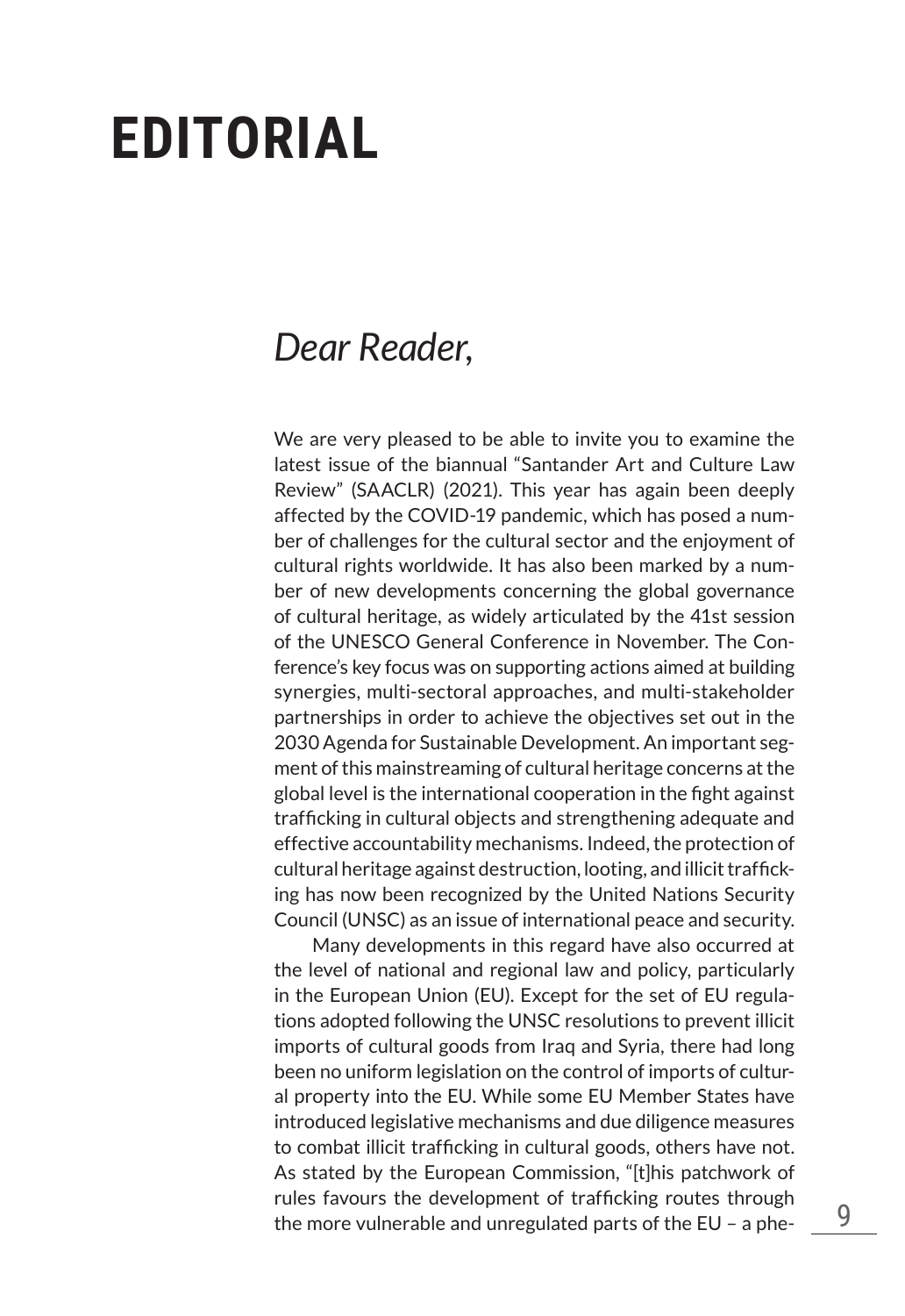nomenon known as 'port-shopping'". This situation has been highly criticized at various forums. Therefore, since 2019 the EU legal system, pursuant to its Regulation (EU) 2019/880 on the introduction and the import of cultural goods ("Regulation (EU) 2019/880"), is equipped with a common licensing system. Accordingly, a broad range of cultural objects require an EU import licence to enter a Member State from outside the EU, thus ensuring that EU importers exercise diligence when purchasing cultural goods from third countries.

Viewed in such light, our prime interest has been in the protection of cultural heritage against illicit trade: import controls and due diligence, as announced in the call for papers launched early this year (https://www.ejournals.eu/SAACLR/ menu/1083).<sup>1</sup> These broad questions are the primary focus of the interviews included in the issue. Given the significance of the current engagement of the EU in realm of cultural heritage, Anna Kędziorek, Policy Officer in the Cultural Policy Unit of the Directorate General for Education and Culture of the European Commission, in her interview outlines the Union's role in combatting the illicit trade in cultural objects. She thoroughly explains the main areas of EU legislative and policy efforts in this regard. A different perspective on the current challenges for the art market in light of both the ongoing COVID-19 pandemic and new EU regime on import of cultural goods is offered by Erika Bochereau, Secretary General of the International Federation of Art and Antique Dealer Associations (CINOA). While highlighting the main preoccupations and hopes of CINOA's members, she identifies a set of practical challenges that might negatively affect small shopkeepers or micro-businesses trading in art.

General issues surrounding the operation of Regulation (EU) 2019/880 is also addressed in Anna de Jong's opening article "The Cultural Goods Import Regime of Regulation (EU) 2019/880: Four Potential Pitfalls". Special attention is paid to practical problems associated with the European-wide implementation of Regulation (EU) 2019/880; the complexity caused by the use of the 1970 UNESCO Convention definitions to define cultural goods; as well as the practical ramifications of the use of the concept "country of creation or discovery". Drawing on these findings, the article questions whether this Regulation in its current form is likely to have its intended effects. The issue of cross-border transfer of cultural objects is further explored by Claudia S. Quiñones Vilá in her article "On the Borderline – Using National and International Legal Frameworks to Address the Traffic of Pre- -Columbian Antiquities between Mexico and the United States". While addressing the problems encountered by these two jurisdictions she argues that a balanced and holistic approach will help increase the effectiveness of both national and international remedies in order to improve the legitimate art market as a whole and

<sup>1</sup> This call for papers was launched within the framework of the research project "Legal Forms of Cultural Heritage Governance in Europe – A Comparative Law Perspective", No. UMO-2019/35/B/HS5/02084, financed by the National Science Centre (Poland).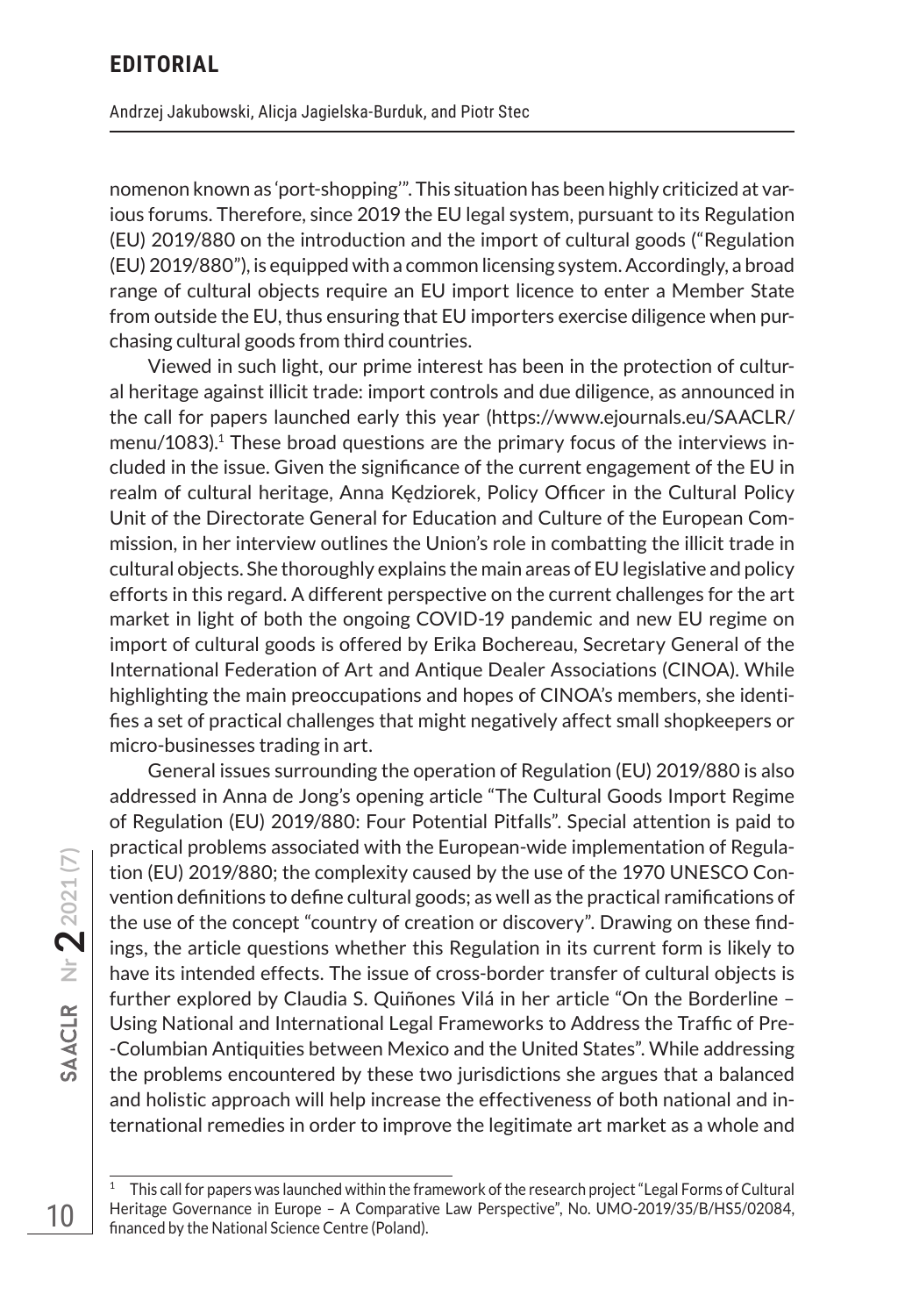curb illicit trafficking. The regional perspective on the legal regulation of art trade continues in the contribution by Anauene Dias Soares and Ivette Esis Villarroel, "Brazil's International Cultural Heritage Obligations and the Potential Use of Alternative Dispute Resolution Mechanisms for Illicit Trafficking Disputes". In light of the general objectives of contemporary international cultural heritage law and policy, this article explores those instruments of the Brazilian national legislation that could be effectively applied to combat the illicit trafficking of cultural goods. Importantly, it advocates mediation as an alternative method of cultural heritage-related dispute settlement, particularly regarding cases of illicit trade. In turn, the fourth article in this issue, by Giuditta Giardini entitled "Art-Secured Lending: Obstacles and Proposed Solutions", demonstrates that there is an opportunity to internationally and uniformly regulate art-financing. Her research contributes to the debate by presenting recent evolutions in the art-financing industry from both the financial and legal perspectives. This contribution provides an overview of the art-secured lending market, focusing firstly on financial issues that hinder the practice and offering proposed solutions to them; and secondly on legal issues. It also advocates the creation of an international register of collateralized art goods to encourage international secured transactions involving art works.

The next two articles in this issue focus on the topic of the current state of implementation and realization of human rights with a cultural content. Eleni Polymenopoulou, in her contribution "'Cultural Diversity' from the Perspective of Human Rights, Media, and Trade Law: Cross-Fertilization or Conflict?", argues that the promotion of cultural diversity is a laudable cause in and of itself, and a first step towards achieving equality. Its omnipresence, however, taken in conjunction with its imprecise content and function in the cultural market (in accordance with the 2005 UNESCO Convention on the Protection and Promotion of the Diversity of Cultural Expressions) runs the risk of downplaying its significance and effectiveness. In turn, the article "The Right to Cultural Heritage in International Law, with Special Reference to Indigenous Peoples' Rights" by Karolina Sikora seeks to analyse the path that cultural heritage law has taken towards adopting a human rights dimension. It also discusses the construction of the right to heritage and maps the connections and disconnects between and within the cultural heritage law and international human rights law frameworks. In this regard, this contribution uses the example of Indigenous peoples as a referent, and postulates a human rights approach to cultural heritage, which offers not only participation but also the co- -creation of heritage together with local and Indigenous communities.

As in the case of the former volumes of the SAACLR, this one also features a Legal Commentaries section, which this time offers three short notes that comment on various aspects of the EU's engagement in combatting the illicit trade in cultural objects. Hanna Schreiber addresses the interplay between Regulation (EU) 2019/880 and the 1970 UNESCO Convention on the Means of Prohibiting and Preventing the Illicit Import, Export and Transfer of Ownership of Cultural Prop